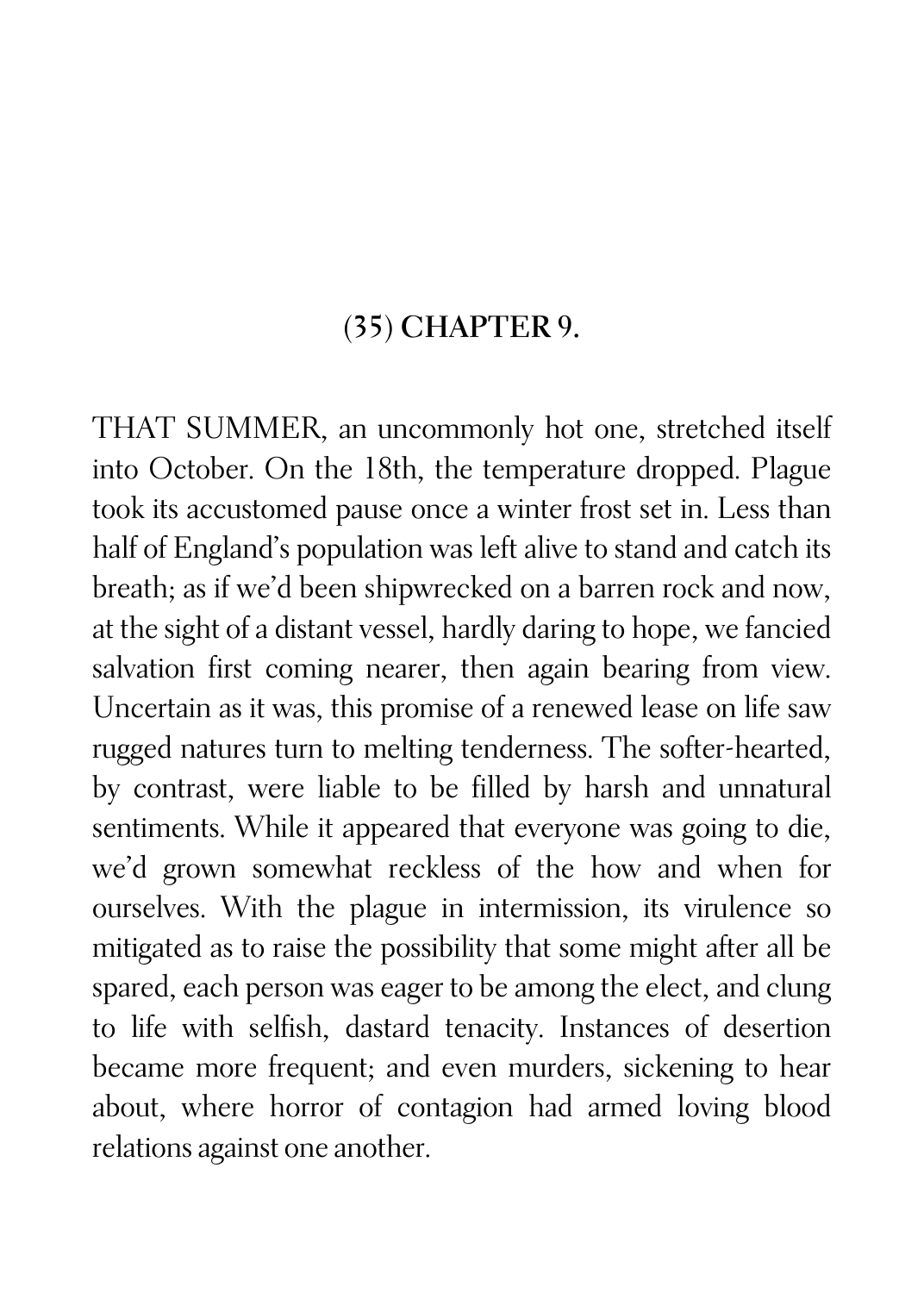But these domestic tragedies were about to yield to a mightier concern. The calm our temporary freedom from infection might have promised was swept away in a tempest born from human passions and nourished by our race's direst, most violent impulses.

A number of people from North America, the relics of that populous continent, abandoning their native cities and plains, had set sail for the east from a mad desire of change. Around the beginning of November, several hundred landed in Ireland, which they found no less afflicted than their own country. They took possession of such vacant habitations as they could find, seizing upon surplus food and stray cattle; as they exhausted one spot, they went on to another. At length they began to interfere with the inhabitants, some of whom they ejected from their dwellings, and robbed of their winter supplies. Such incidents roused the Irish to attack the invaders. Some they killed, but the major part escaped through quick, well-ordered maneuvers and subsequent care that impressed their attackers; meanwhile the enemy's manner of life, apparently given up to freedom's enjoyment, made many more locals envious. The Americans permitted a few to join their band, and before long the recruits outnumbered the originals, a majority making no attempt to imitate the admirable order which, preserved by the Trans-Atlantic chiefs, rendered the strangers so effective. Across the countryside, the Irish followed their adopted track in disorganized multitudes, each day increasing, each day more lawless. Their behavior spread famine.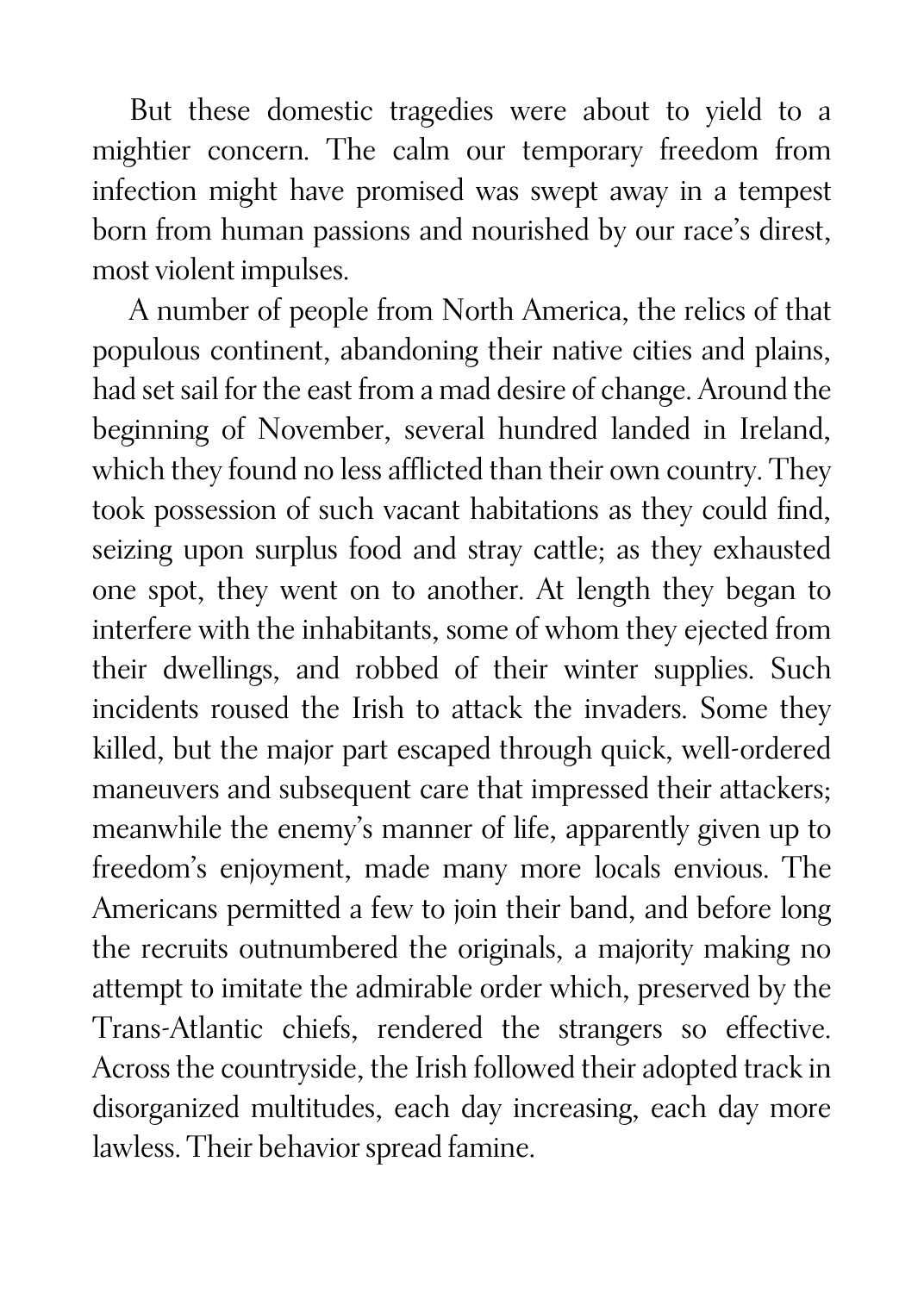The North Americans, eager to escape from the monster they'd created, embarked for England as soon as they reached the eastern shore at Drogheda. We'd hardly have felt the incursion, had they come alone; but Ireland united in a collective will to follow.

East and west, the harbors of its desolate seaports were filled with vessels of all sizes, from merchant ships and superyachts to small fishing boats and catamarans; some had been rotting there on the lazy deep for two years already. The emigrants embarked by the thousand. Few among them were experienced sailors, and their rude hands made strange havoc of canvas and rope. A surprisingly large number, even among the smaller craft, achieved their watery journey in safety. One contingent, in the true spirit of reckless enterprise, boarded a naval destroyer, and managed to get its vast hull away from the dock. The tide's drift took them out of the bay; then the hapless crew labored for hours to get under sail. But the ship was no longer seaworthy: one fresh breeze and a hard rocking opened cracks on both sides. The bay was crowded with vessels, whose crews, for the most part, had been observing the comedy of the idle destroyer. Now they saw her gradually sink—the waters rising above her lower decks—her upper decks—before they could believe their eyes, she'd utterly disappeared—they couldn't even tell anymore where the yawning jaws of the pitiless ocean had closed around her. A few on board swam to safety, the rest went down clinging to cordage and masts, rising only when death loosened their hold.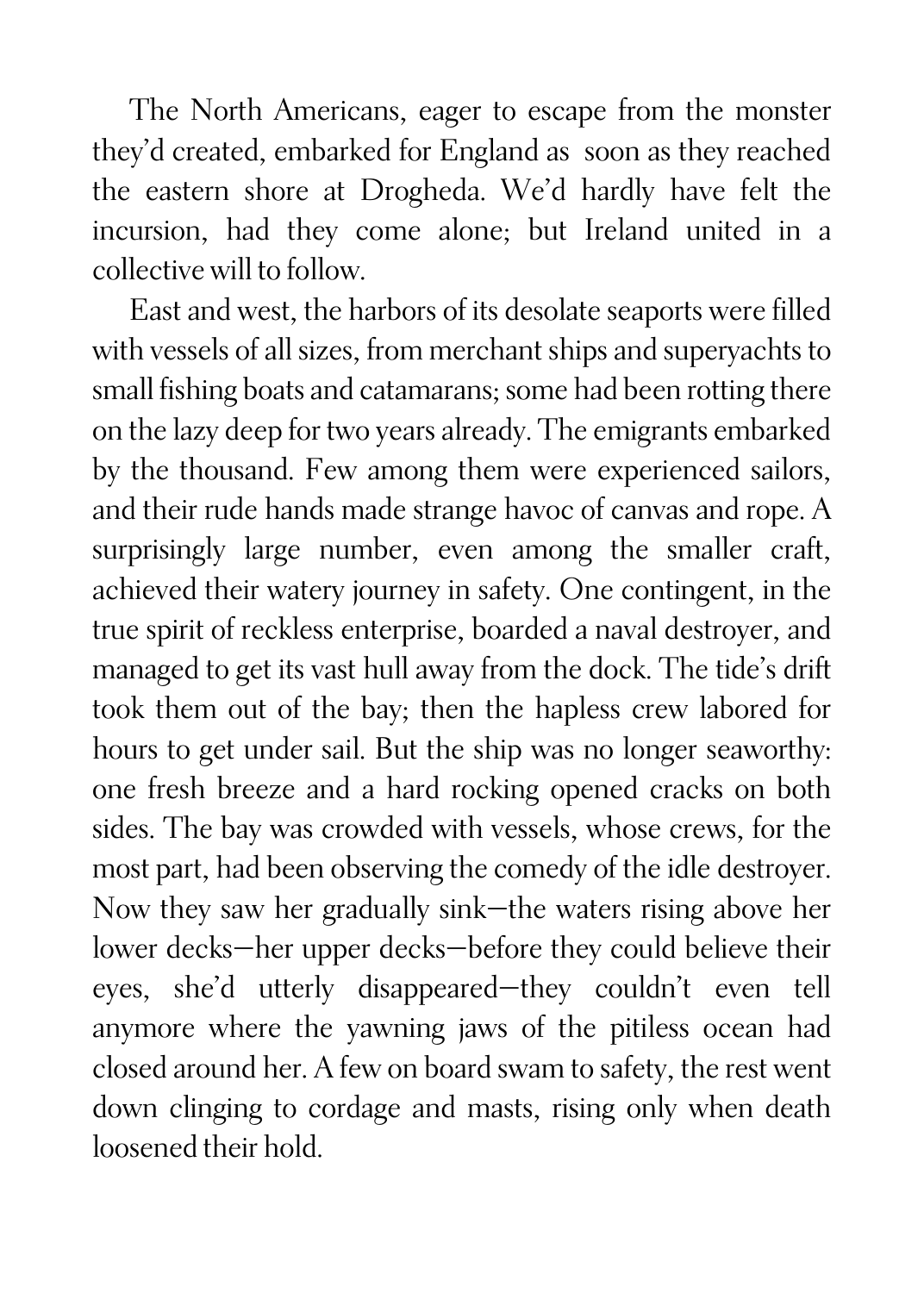Some witnesses of this event and others like it (in kind, if not in scale), must have been dissuaded from leaving dry land to make their own attempts. But these were few, compared to the numbers who actually crossed. Many went up to Belfast for the shorter route, then journeyed south through Scotland; poor and desperate Scots joined them at every point along their migrant trail; and all streamed with one accord into England.

In towns where enough English people were still alive to feel it, these surprise incursions bred fear—for communication had been so fractured and paralyzed as a result of plague that no one had warning. Truthfully, our hapless country by then held room enough for twice their number, had they been peaceful. But the lawless spirits they let rule them, made these invaders violent. Taking anything they wanted, even throwing people out of homes along their way, they delighted most in chances to seize on some luxurious mansion and the well-supplied seclusion of its wealthy, plague-fearing occupants—who'd be forced into servitude or worse while the intruders stayed around. As soon as one place was completely ruined, they removed their locust visitation to another. When unopposed they spread their ravages wide; facing danger they clustered, and by dint of numbers overthrew weaker foes. They moved south; their course appeared aimless, but unquestionably their goal was our unhappy London.

By the time we got our first reports of their presence, they'd already reached Manchester, having swept the country like a conquering army, burning—laying waste—murdering. Vaga-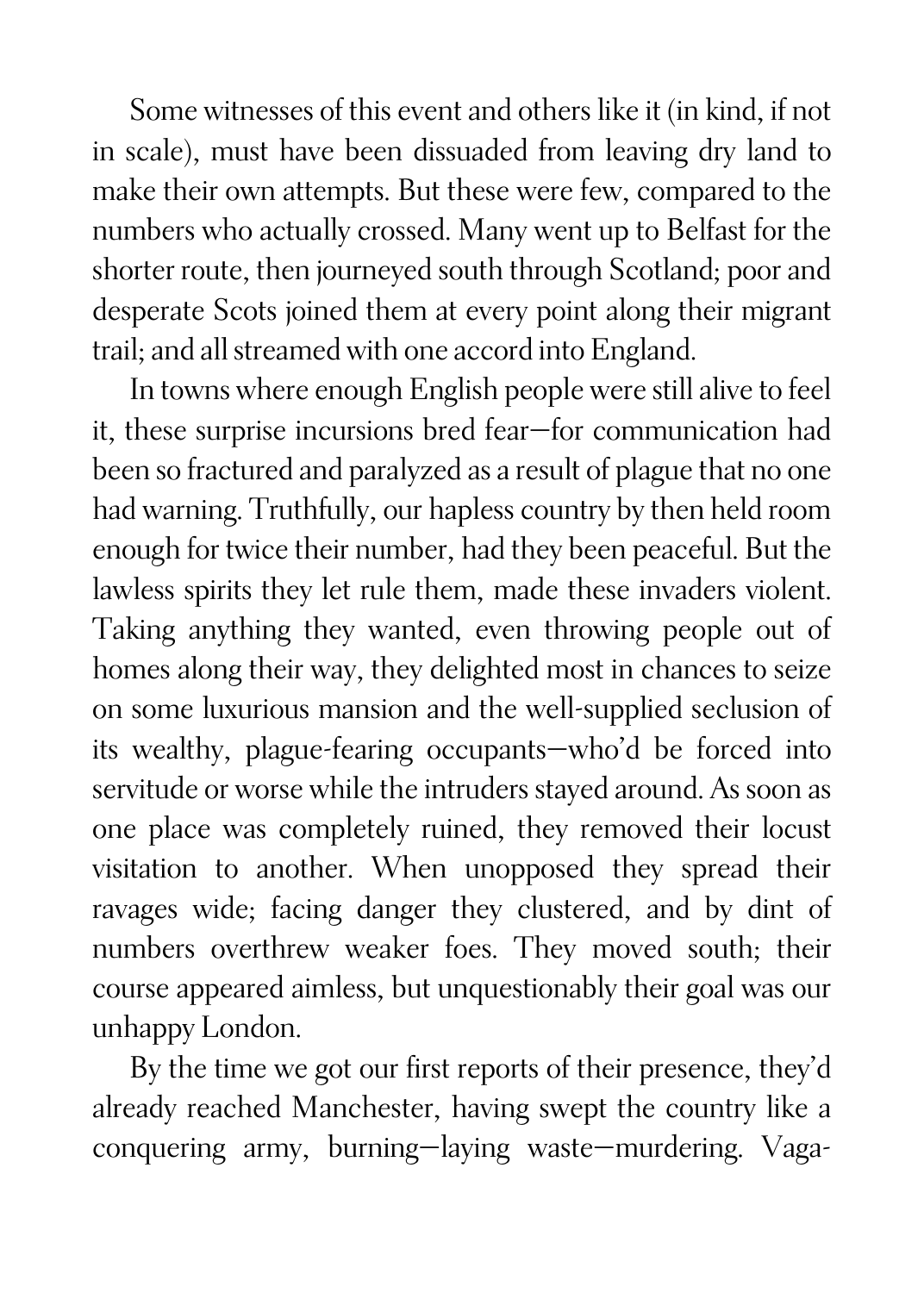bonds and others of the English underclass joined in. We heard that someone had collected a militia at Derby to try and beat them back; but panic seized its thin ranks at the fight's outset. This brief opposition only served to increase the horde's audacity and cruelty. They talked of taking the capital and conquering England, the oppressor state. Mostly destitute and all adrift, Irish, Scots, English, North Americans could each produce long, detailed lists of historical injuries suffered and needing redress from our capitol.

Waves of terrified people who'd fled their advance began arriving at Windsor. We heard vastly exaggerated accounts of the invading force's numbers, fury, and cruelty—the distortions of rumor and fear, active since human time began. The strange, appalling, and impossible attributes assigned to the migrant army, marked a final evolution of the Gorgons and Centaurs, of sea monsters, dragons, werewolves. Panic spread, and tumult filled formerly quiet suburbs. Families deserted their homes, escaping with no idea where they might go; those prepared to stay and fight stood trembling, not for themselves, but for their defenseless loved ones. In London, crowded up into the higher buildings around town, anxious watchers imagined they could see distant smoke and flames spread by the enemy.

As Windsor lay squarely in the path of the onslaught, I moved my family into a suite at the Tower of London assigned us by the Protectorate. Once assured that Idris and the children were comfortable and safe, I left to join Adrian, and act as his Lieutenant in the coming struggle.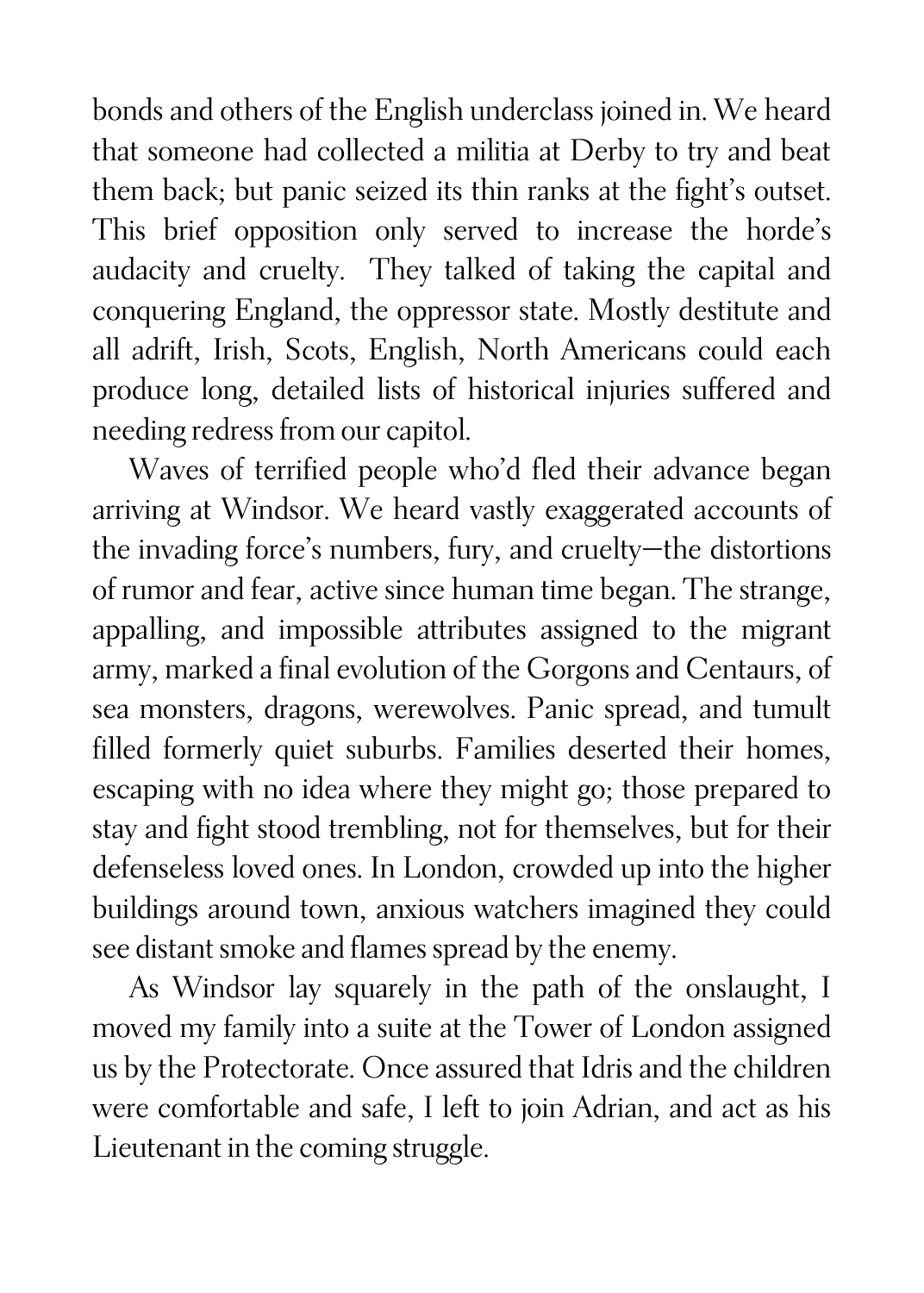With only two days to prepare, we made good use of every minute. Brought out of storage and into firing condition were ample weapons and ammunition. A general call-up supplied the remnants of enough regiments to muster and put under arms, with that appearance of military discipline which must intimidate the disorganized multitude of our enemies, while encouraging our own side. Banners floated in the air. Even music wasn't wanting: fife and trumpet shrilled and blared forth proper martial airs. The soldiers marched in time. True, a keen ear might have detected many unusually faltering steps breaking their unison; but fear of the adversary wasn't the cause. Our fighters stumbled under burdens of disease, of sorrow—and of those fatal premonitions and prognostications which often weighed most heavily on the bravest hearts.

A careworn Adrian led the troops. Small relief to him that our discipline should gain us victory in this conflict; while plague was still around to equalize conqueror and conquered, it wasn't victory that he desired, but bloodless peace. As we advanced, we encountered bands of civilians coming from the north whose almost naked condition, whose despair and horror, testified at once to the ferocity of the enemy we went to meet: with insane fury, blinded by the senseless spirit of conquest and the greedy thirst for spoil, they'd drowned the country in ruin. The sight of the military restored hope to those who'd fled, and in whom vengefulness now took the place of fear. Their shouts and cheers inspired the soldiers to change their last languor to ardor; our slow march turned speedy. Yet the hollow murmur of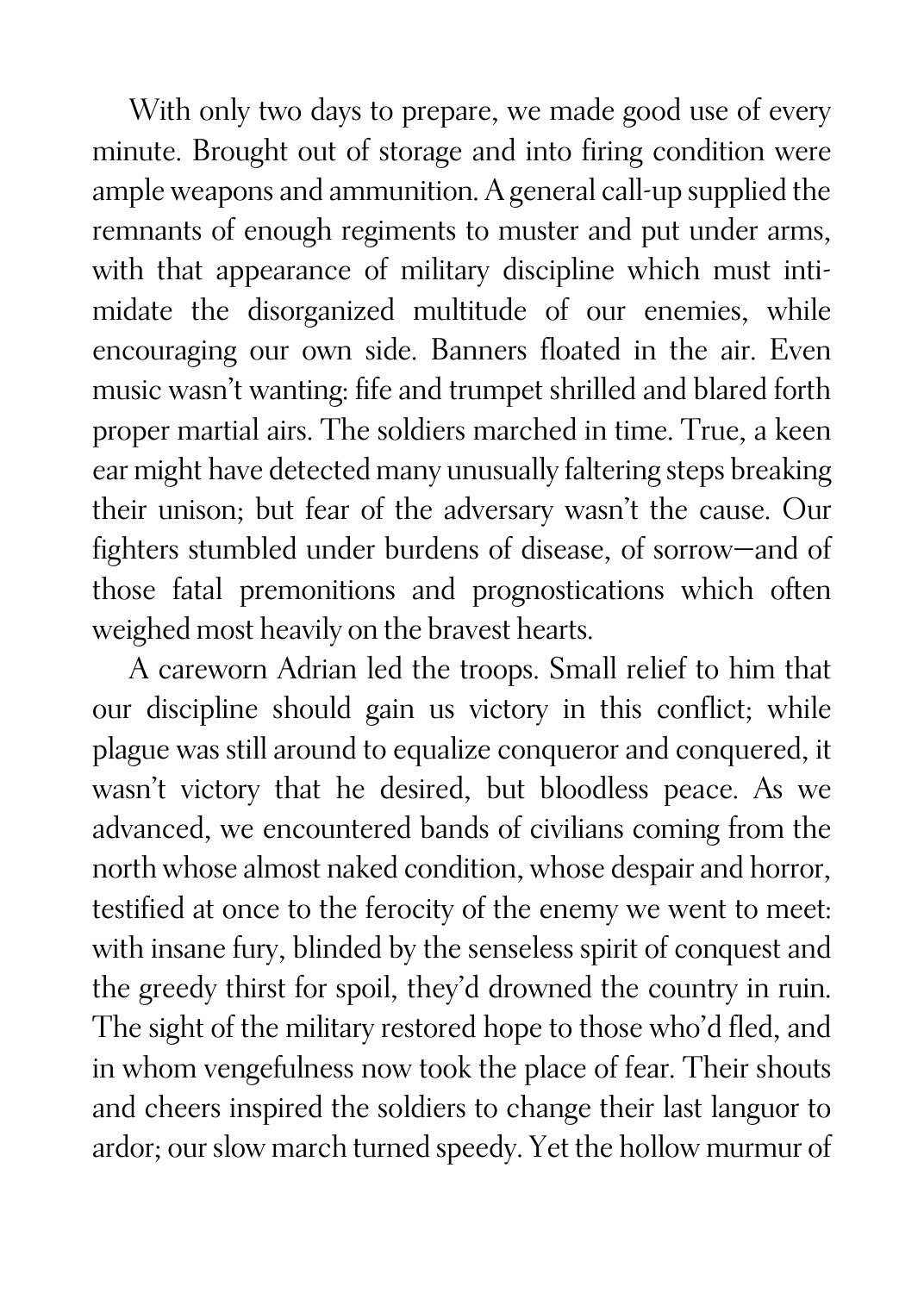the multitude of refugees kept pace; gradually, inspired by one, deadly feeling, it filled the air, drowning out the clang of weaponry and battle tunes. Adrian began to fear it would be difficult to hold back our forces from making a furious attack on the Irish and their allies. He rode through the lines, charging the officers to restrain the troops, exhorting the soldiers, restoring order, and quieting in some degree the violent agitation that swelled every bosom.

We had our first sight of the enemy in the late afternoon, at St. Albans—a few stragglers who retreated at the sight of us. Gathering numbers of their companions on the way, they kept falling back till they reached the main body; where tidings of an armed and regular opposition recalled everyone to a kind of order. Making Buckingham their headquarters, they sent out scouts to ascertain our situation; doing the same, we spent the night at Luton. Our advance movements the next morning were simultaneous.

We converged on the grounds of an abandoned golf course east of Bletchley. It was dawn, and the air, impregnated with the fresh odors of dead leaves and overgrown grass, seemed to toy with our banners in an idle, mocking mood. The same breezes carried our marching band music and heavy boot steps across to the enemy lines, and so inspired surprise not unmingled with dread among our undisciplined foe; for these sounds spoke of other days, of days of concord and order, before the present pandemic—a time when humanity lived outside or beyond the shadow of extinction.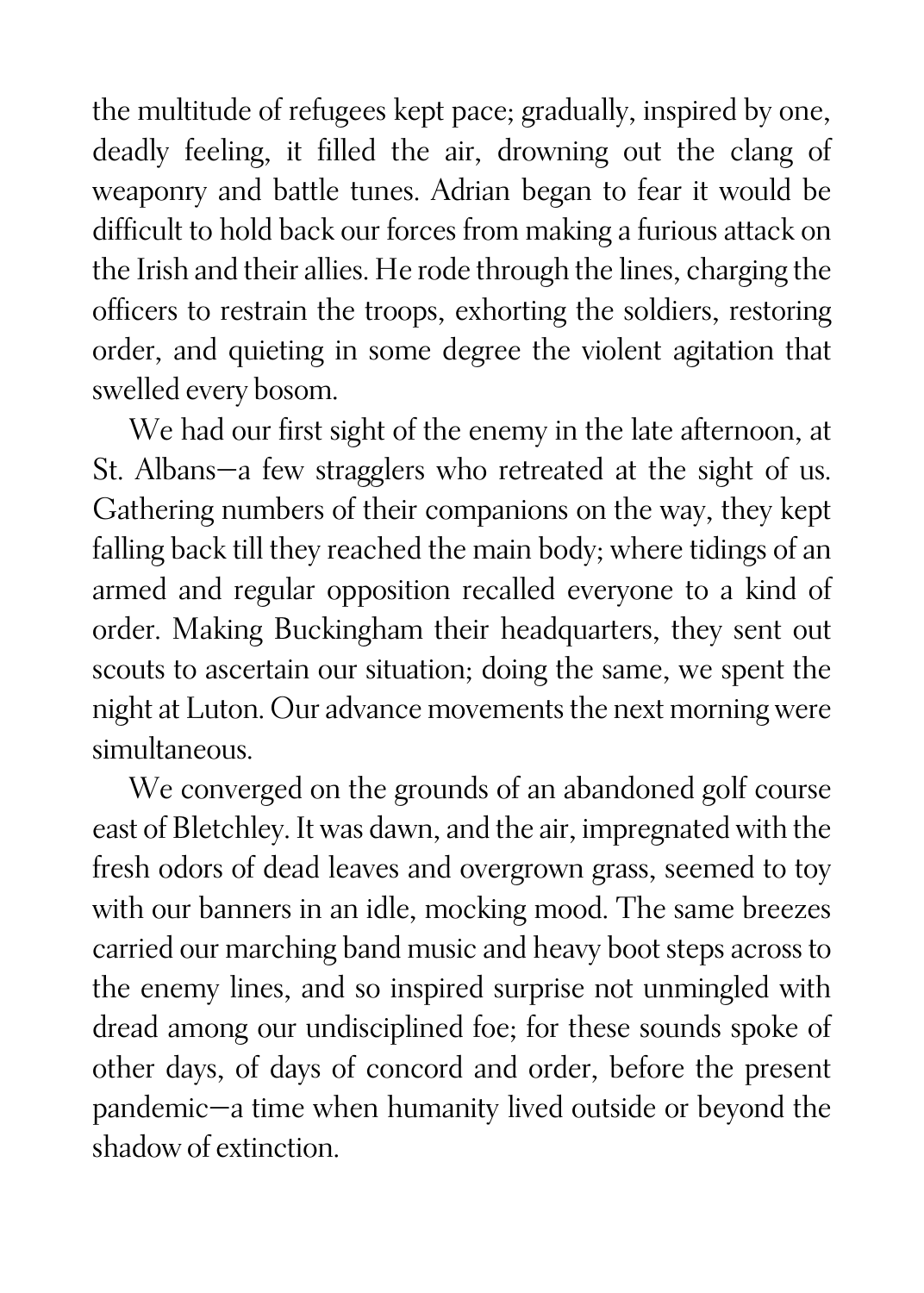The pause was momentary, though. Soon we heard their disorderly clamor, the barbarous shouts, the roil and rattling steps of thousands coming on in disarray. Their troops poured from the woods onto the long, undulating field that lay between us; we advanced across it to a rise and halted, with superior sightlines and position. Those in charge on their side also gave word to halt, and tried to form their chaotic ranks into some imitation of the military discipline they saw facing them. With only stolen guns and horses, they could achieve no uniformity, and little obedience; but their shouts and wild gestures showed the untamed spirit that inspired them. On command, in perfect order, our soldiers started their advance in quick-time. Their mechanical precision, the gleam of their polished bayonets, their rigid silence, and looks of sullen hate, were more appalling than the savage clamor of our far more numerous foe. Both sides came on, the howls and shouts of the Irish increasing. The English proceeded in obedience to their officers, and halted once more on command. But now the first line of infantry were close enough to distinguish the faces of their enemies. The sight inspired them with fury. With a single cry that seemed to tear through heaven, they rushed forward with fixed bayonets, almost disdaining to fire in their zeal to slash and spear. Spotting a gap in the ranks, one of our artillery teams fired a cannon, whose deafening roar and blinding smoke filled up the horror of the scene.

Adrian had ordered the halt a few moments previously. I was nearby, observing his deep meditations as he formed a plan of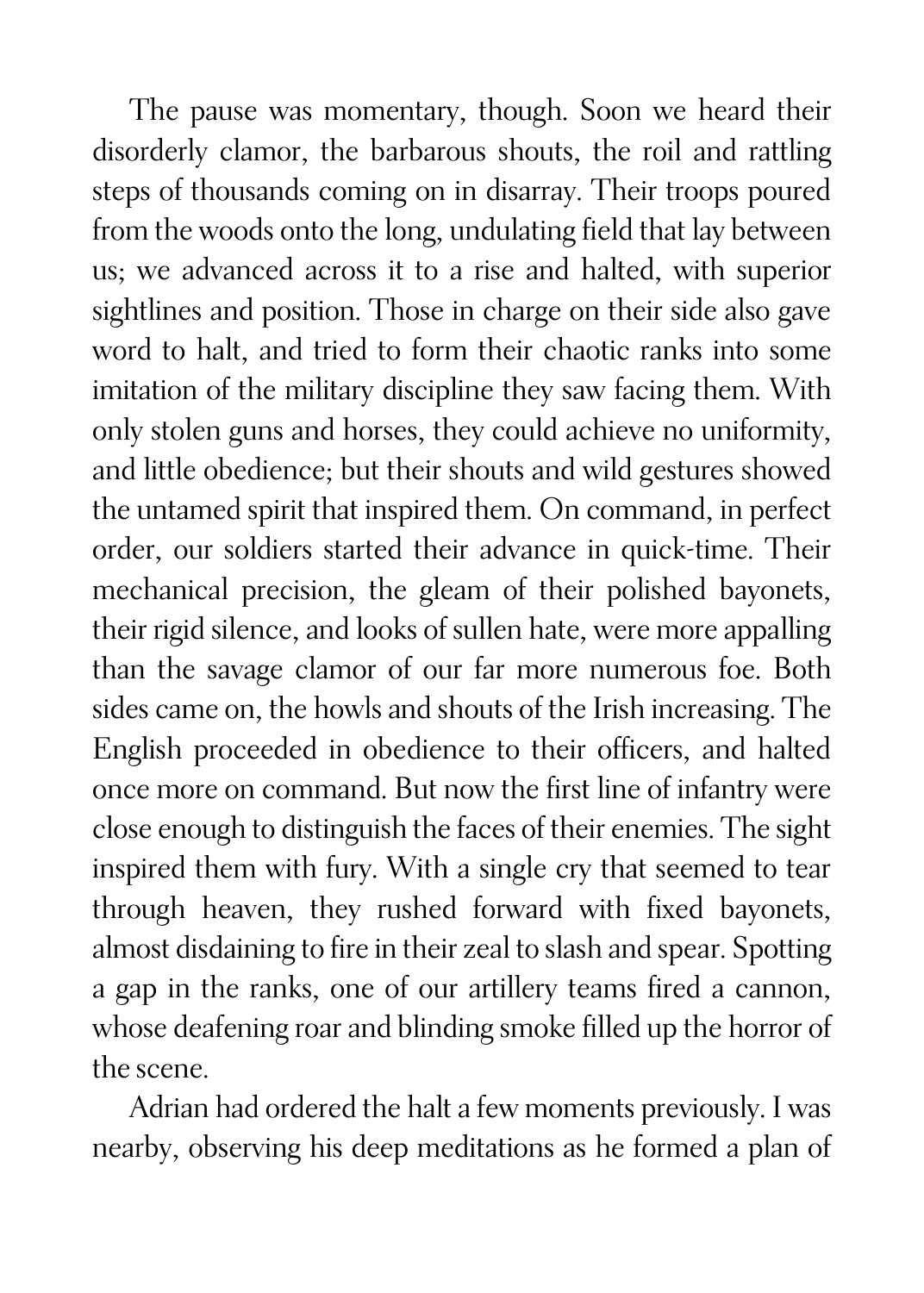action, to prevent bloodshed. The sudden sounds of battle and cannon fire startled us. Eyes flashing, Adrian exclaimed, "Not one of these people must perish!" With a plunge of the rowels into his horse's sides, he dashed towards the conflict. He didn't swerve from the bullets that passed near him, but rode immediately between the opposing lines. We, his staff, followed to surround and protect him; obeying his signal, however, we fell back somewhat. The English fighters paused in their assault when they saw him there. Silence followed uproar. About fifty men and women lay on the ground, dying or dead. Adrian raised his sword, and turned to address his own troops:

"By whose command," he cried, "do you engage? Who ordered it? Fall back! These misguided people shall not be slaughtered while I am your general. Sheath your weapons. These are your brothers and sisters, do not commit fratricide. Soon the plague won't leave a single life for you to glut your revenge upon: will you be more pitiless than pestilence? As you honor me—as you worship God, in whose image all these too are created—as your children and friends are dear to you—shed not a drop of precious human blood."

Then, turning to our invaders with a threatening scowl, he commanded them to lay down their arms:

"You see us wasted by plague, and think to overcome us? The plague is also among you. Lay down your arms, barbarous and cruel individuals whose hands are already stained with the blood of the innocent, whose souls are weighed down by the orphan's cry! When you've been crushed by famine and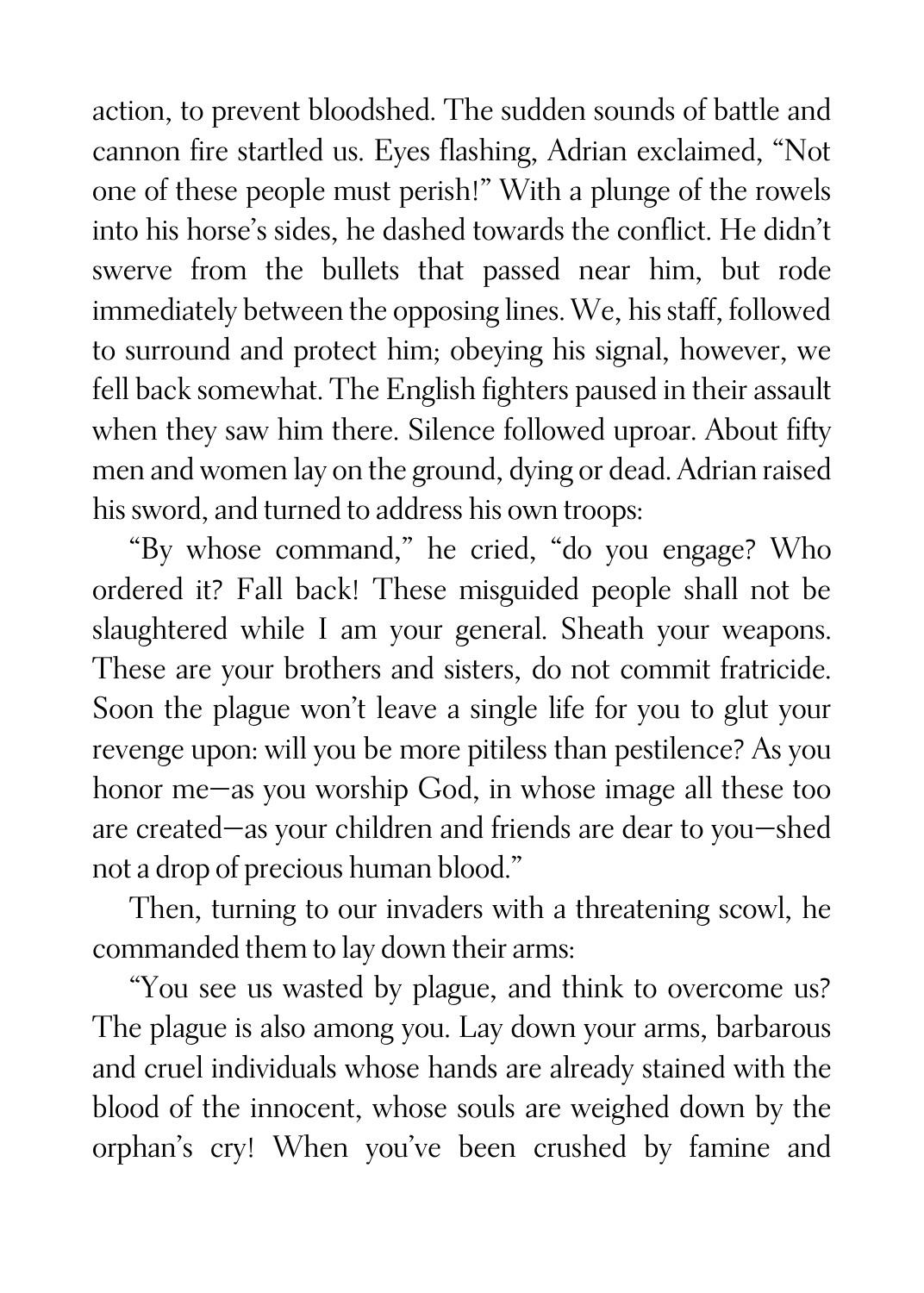disease, the ghosts of those you've murdered will rise to see you dragged to hell. The victory must be ours, for right is on our side—you know it, I can see it in your faces. Lay down your arms, my fellow men! my sisters! Pardon, aid, and fraternal love await your surrender and repentance. You are dear to us, because you wear the frail flesh of humanity; each one among you, I promise you, will find a friend and host among these English forces." He gestured, to ask both armies: "Or shall we continue to wallow in violence, while plague, our common enemy, laughs and triumphs in our butchery, even crueler than its own?"

All was still. On our side the soldiers grasped their weapons firmly, and shot anger from their eyes at the Irish forces—who hadn't thrown down their weapons, either, more from fear than any wish for battle. The two armies eyed each other, stalemated. Adrian threw himself from his horse, and approached one of the Irish fighters on the ground. "This was a man," he cried, "and he is dead!" He waved an arm at the English line.

"Quickly—quickly, bind up the wounds of the fallen—let them not die—let not one more soul escape through your merciless gashes, to tell the story of your sinful fratricide before the throne of God; bind up their wounds—restore them to their friends. Cast away the hearts of tigers that burn in your breasts; throw down those tools of cruelty and hate. Destiny already exterminates us. So then let each living one be guardian and support to the other. Away with those blood-stained blades, and some of you come bind up these wounds."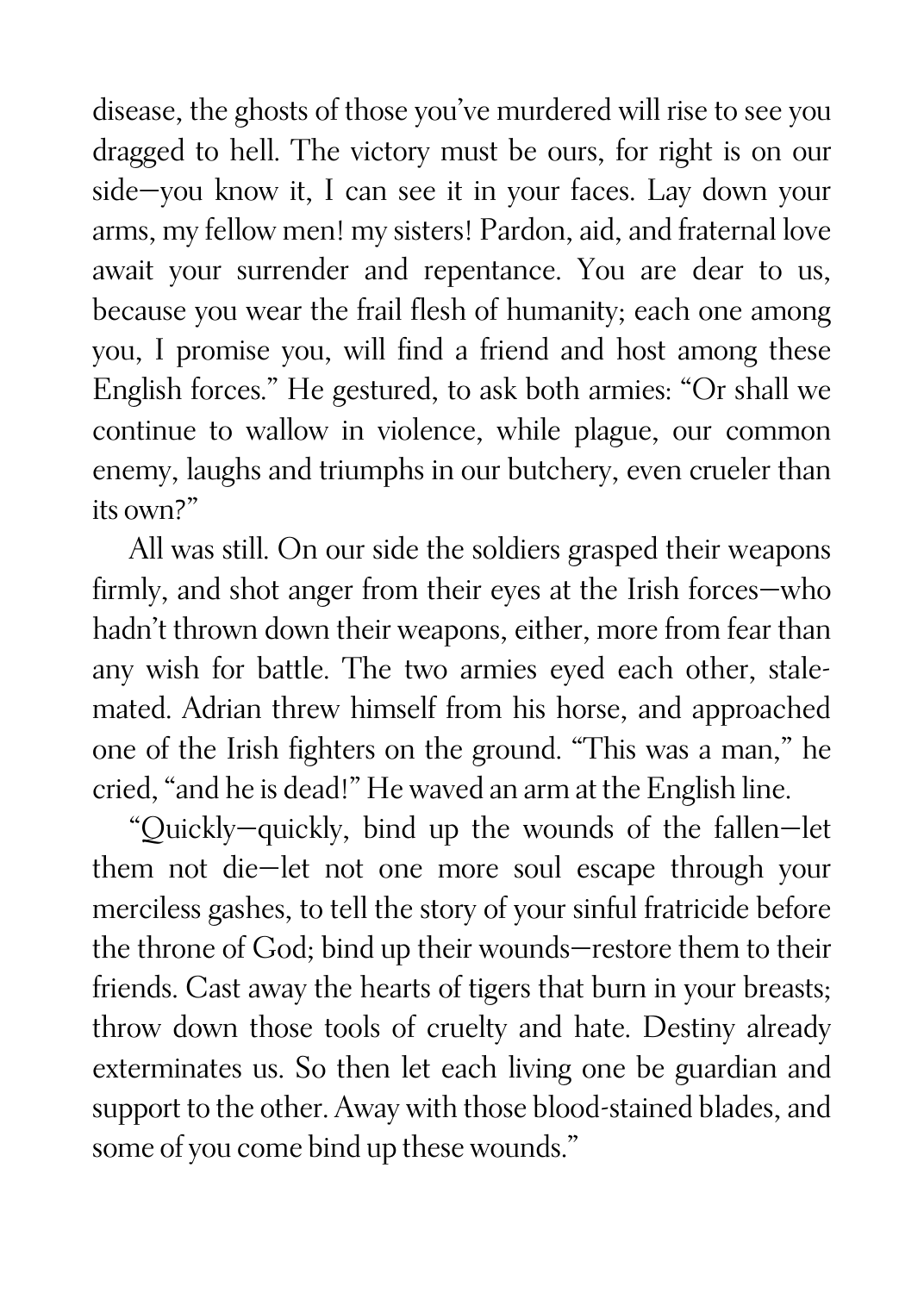As he spoke, he knelt on the ground, and raised in his arms a woman from whose chest the warm red tide of life was gushing. The poor wretch gasped—so still had the scene become, that her moans were distinctly heard across the old fairway; and every heart, though just now bent on massacre, now beat anxiously in hope and fear. The fate of the world seemed bound up in the life or death of this one woman. Adrian had torn off his military scarf and pressed it to the wound. It was too late. The woman heaved a deep sigh, her head fell back, her still limbs drooped.

Adrian spoke. "She's dead." As the corpse fell from his arms to the ground, he bowed his head in sorrow and awe.

With that, both sides, deeply repentant, threw down their arms. The English veterans wept. While a gush of love and deepest amity filled every heart, the erstwhile adversaries joined hands. All talked of how the two forces might assist each other. As one body, they obeyed Adrian's order to proceed towards London.

\_\_\_\_\_\_\_\_\_\_\_\_\_\_\_\_\_\_\_\_\_\_\_\_\_\_\_\_\_\_\_\_\_\_\_\_\_\_\_\_\_\_

Thank you for reading this chapter of Mary Shelley's The Last Man, Revised and Edited for Modern Readers by Liz Mackie and Presented by [Nostalgistudio](https://nostalgistudio.com/).